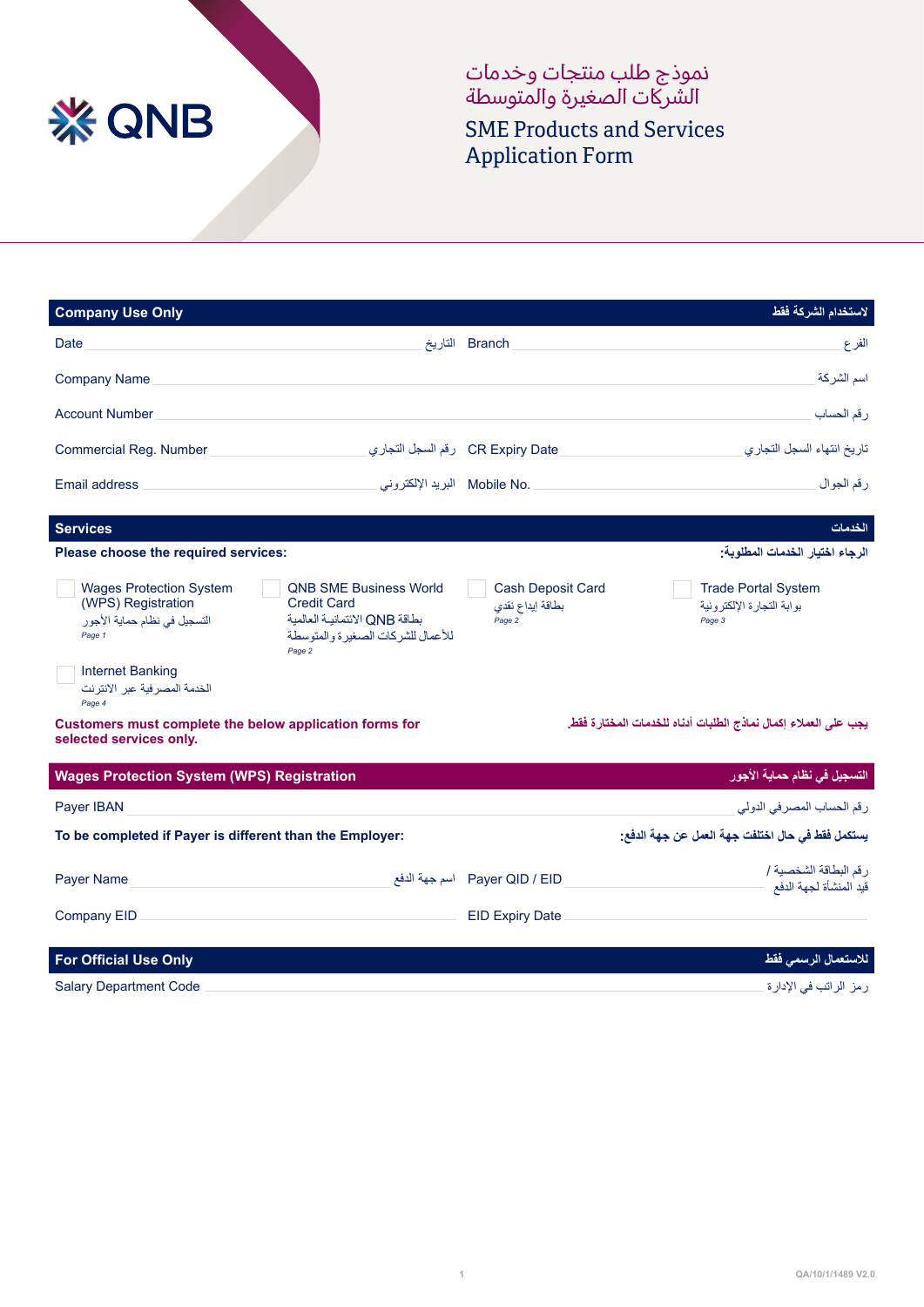|                                                       | <b>Please complete in Block Capitals</b>                                                                                   |                  |              |                              |                                               |                         |                          | الرجاء استكمالها بأحرف كبيرة                                                               |
|-------------------------------------------------------|----------------------------------------------------------------------------------------------------------------------------|------------------|--------------|------------------------------|-----------------------------------------------|-------------------------|--------------------------|--------------------------------------------------------------------------------------------|
| Company name as it should<br>appear on corporate card |                                                                                                                            |                  |              |                              |                                               |                         |                          | اسم الشركة كما يجب أن يظهر على البطاقة<br>الائتمانية                                       |
|                                                       | <b>Company Credit Limit (QAR)</b>                                                                                          |                  |              |                              |                                               |                         |                          | السقف الائتماني الخاص بالشركة (ريإل قطري)                                                  |
|                                                       | In letter format (One Million)                                                                                             |                  |              |                              |                                               |                         |                          | بالحروف (مليون …)                                                                          |
|                                                       | In Number format (1,000,000)                                                                                               |                  |              |                              |                                               |                         |                          | بالأرقام (١٠٠٠, ١٠٠٠) )                                                                    |
|                                                       | <b>Payment Instructions</b>                                                                                                |                  |              |                              |                                               |                         |                          | تعليمات السداد                                                                             |
|                                                       | Default payment percentage is set as per the QNB monthly<br>minimum payment policy.                                        |                  |              |                              |                                               |                         |                          | سيتم تحديد نسبة الدفع تلقائياً وفقاً للحد الأدنى الشهرى المعتمد في QNB                     |
|                                                       | I will pay 100% of the total outstanding of the month.<br>Please provide details of your QNB Account to be debited on      |                  |              |                              |                                               |                         |                          | سأقوم بتسديد كامل الرصيد                                                                   |
| the due date                                          |                                                                                                                            |                  |              |                              |                                               |                         |                          | يرجى إدراج المعلومات الخاصة بحسابك في QNB لاقتطاع المبلغ في موعد الاستحقاق                 |
| Account No.                                           |                                                                                                                            |                  |              |                              |                                               |                         |                          | ر قم الحساب                                                                                |
|                                                       | <b>Cardholders Details (Individual)</b>                                                                                    |                  |              |                              |                                               |                         |                          | معلومات حاملي البطاقات (فردي)                                                              |
|                                                       | Please issue QNB SME Business World Credit Cards to the<br>following staff members                                         |                  |              |                              |                                               |                         |                          | يرجى إصدار بطاقة ائتمانية الخاصة بالشركات "الصغيرة والمتوسطة" للموظفين التالية<br>أسماؤ هم |
| <b>No</b>                                             | <b>Cardholder Name</b>                                                                                                     | <b>Job Title</b> | <b>ID No</b> | <b>Credit Limit</b><br>(AAR) | <b>Status (New,</b><br>Modified,<br>Canceled) | Date of<br><b>Birth</b> | <b>Mobile No.</b>        | <b>Signature</b>                                                                           |
| الرقم                                                 | اسم حامل البطاقة                                                                                                           | الوظيفة          | رقم الهوية   | السقف الائتماني (ر.ق)        | الحالة (جديد،<br>معدل، ملغی)                  |                         | رقم الجوال تاريخ الميلاد | التوقيع                                                                                    |
| 1                                                     |                                                                                                                            |                  |              |                              |                                               |                         |                          |                                                                                            |
| $\mathbf{2}$                                          |                                                                                                                            |                  |              |                              |                                               |                         |                          |                                                                                            |
| 3                                                     |                                                                                                                            |                  |              |                              |                                               |                         |                          |                                                                                            |
|                                                       | <b>Cash Deposit Card</b>                                                                                                   |                  |              |                              |                                               |                         |                          | بطاقة إيداع نقدي                                                                           |
| card).                                                | Please mention the name to be embossed on each card.<br>(Can be the outlet name or the name of the person who will use the |                  |              |                              |                                               |                         |                          | يرجى ذكر الاسم الذي سوف يطبع على كل بطاقة.<br>(قد يكون اسم المتجر أو اسم مستخدم البطاقة).  |
| (1)                                                   |                                                                                                                            |                  |              |                              |                                               |                         |                          |                                                                                            |
| Name<br>(2)                                           |                                                                                                                            |                  | .ID No الإسم |                              | Expiry Date    رقم البطاقة الشخصية_           |                         |                          | تاريخ انتهاء الصلاحية                                                                      |
| Name                                                  |                                                                                                                            |                  | الإسم ID No. |                              | _ Expiry Date    رقم البطاقة الشخصية _        |                         |                          | تاريخ انتهاء الصلاحية                                                                      |

**بطاقة QNB االئتمانيـة العالمية لألعمال للشركات الصغيرة والمتوسطة Card Credit World Business SME QNB**

| Primary card number       | رقم البطاقة الرئيسية _ |
|---------------------------|------------------------|
| Supplementary card number | رقم البطاقة الإضافية _ |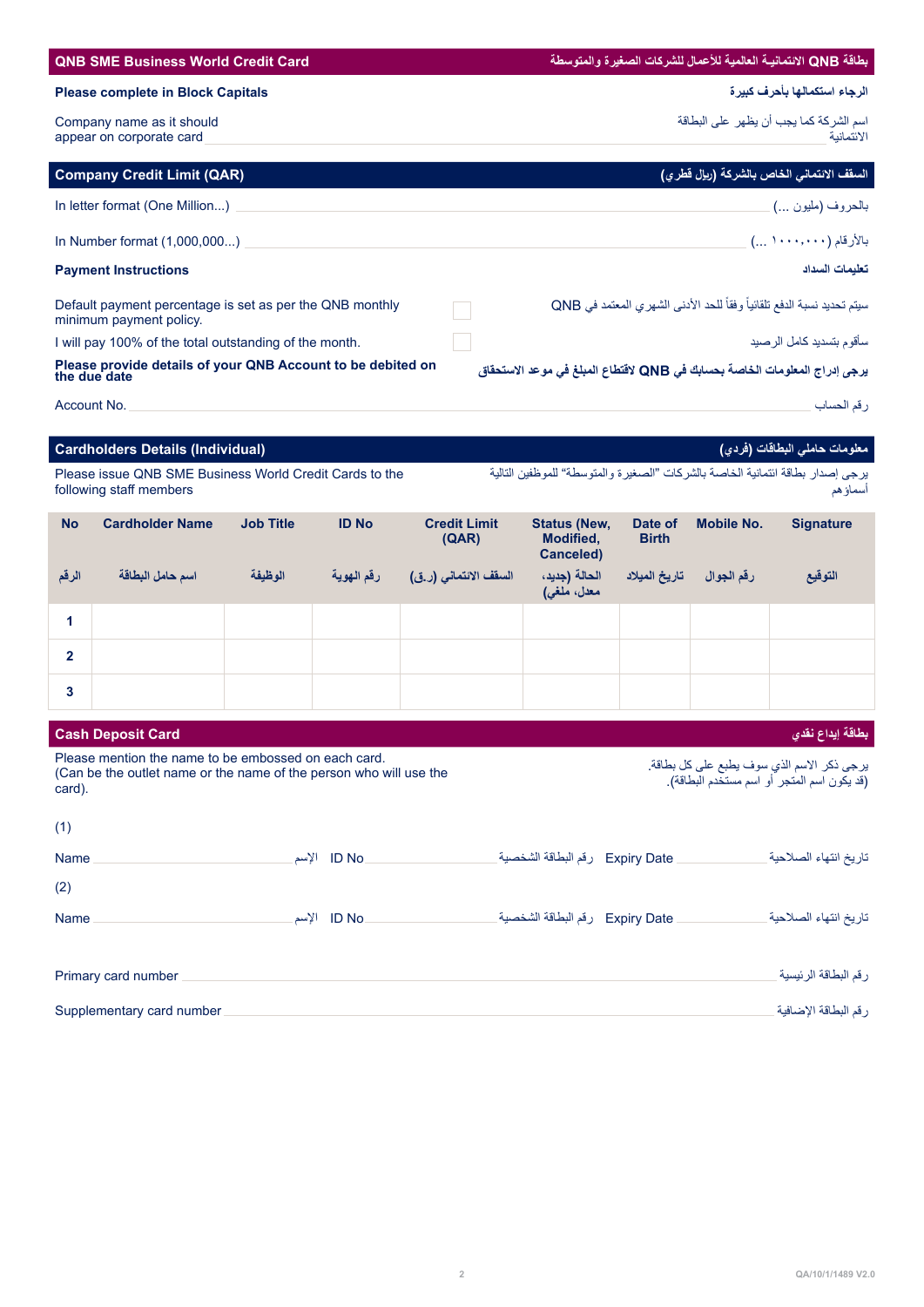| اسم الموظف<br><b>Employee ID</b><br>1. Employee Name |                                     |                                  |                       |                          | رقم البطاقة الشخصية                                                          |                                                                                    |                                      |                                                                            |                           |
|------------------------------------------------------|-------------------------------------|----------------------------------|-----------------------|--------------------------|------------------------------------------------------------------------------|------------------------------------------------------------------------------------|--------------------------------------|----------------------------------------------------------------------------|---------------------------|
| البريد الإلكتروني<br><b>Email Address</b>            |                                     |                                  |                       |                          |                                                                              | <b>For Bank</b><br>Use Only                                                        | لاستخدام البنك<br>فقط                |                                                                            |                           |
| رقم الحساب<br>Account<br>No.                         | نوع الطلب<br>Request<br><b>Type</b> | حد المستخدم<br><b>User Level</b> | رقم الهاتف<br>Tel No. | رقم الجوال<br>Mobile No. | حد التفويض (حد<br>منفرد) *<br>Authorisation<br>Limit<br>(Single<br>$Limit)*$ | المبلغ المفوض<br>(حد منفر د) *<br>Authorisation<br>Amount<br>(Single)<br>$Limit)*$ | حد التفويض<br>Authorisation<br>Level | رقم البطاقة<br>الشخصية<br>للمستخدم (إن<br>وجد)<br>User ID<br>(if existing) | الرقم الرمزي<br>Token No. |
|                                                      |                                     |                                  |                       |                          |                                                                              |                                                                                    |                                      |                                                                            |                           |
|                                                      |                                     |                                  |                       |                          |                                                                              |                                                                                    |                                      |                                                                            |                           |

| اسم الموظف<br>2. Employee Name<br>Employee ID |                                     |                                  |                       |                          |                                                                               | رقم البطاقة الشخصية                                                               |                                      |                                                                            |                           |
|-----------------------------------------------|-------------------------------------|----------------------------------|-----------------------|--------------------------|-------------------------------------------------------------------------------|-----------------------------------------------------------------------------------|--------------------------------------|----------------------------------------------------------------------------|---------------------------|
| البريد الإلكتروني<br><b>Email Address</b>     |                                     |                                  |                       |                          |                                                                               | For Bank<br><b>Use Only</b>                                                       | لاستخدام البنك<br>فقط                |                                                                            |                           |
| رقم الحساب<br>Account<br>No.                  | نوع الطلب<br>Request<br><b>Type</b> | حد المستخدم<br><b>User Level</b> | رقم الهاتف<br>Tel No. | رقم الجوال<br>Mobile No. | حد التفويض (حد<br>منفر د) *<br>Authorisation<br>Limit<br>(Single<br>$Limit)*$ | المبلغ المفوض<br>(حد منفر د) *<br>Authorisation<br>Amount<br>(Single<br>$Limit)*$ | حد التفويض<br>Authorisation<br>Level | رقم البطاقة<br>الشخصية<br>للمستخدم (إن<br>وجد)<br>User ID<br>(if existing) | الرقم الرمزي<br>Token No. |
|                                               |                                     |                                  |                       |                          |                                                                               |                                                                                   |                                      |                                                                            |                           |

| اسم الموظف<br>Employee ID<br>3. Employee Name |                                     |                                  |                       |                          | رقم البطاقة الشخصية                                                            |                                                                                   |                                      |                                                                            |                           |
|-----------------------------------------------|-------------------------------------|----------------------------------|-----------------------|--------------------------|--------------------------------------------------------------------------------|-----------------------------------------------------------------------------------|--------------------------------------|----------------------------------------------------------------------------|---------------------------|
| البريد الإلكتروني<br><b>Email Address</b>     |                                     |                                  |                       |                          |                                                                                | For Bank<br>Use Only                                                              | لاستخدام البنك<br>فقط                |                                                                            |                           |
| رقم الحساب<br>Account<br>No.                  | نوع الطلب<br>Request<br><b>Type</b> | حد المستخدم<br><b>User Level</b> | رقم الهاتف<br>Tel No. | رقم الجوال<br>Mobile No. | حد التفويض (حد<br>منفر د) *<br>Authorisation<br>Limit<br>(Single)<br>$Limit)*$ | المبلغ المفوض<br>(حد منفر د) *<br>Authorisation<br>Amount<br>(Single<br>$Limit)*$ | حد التفويض<br>Authorisation<br>Level | رقم البطاقة<br>الشخصية<br>للمستخدم (إن<br>وجد)<br>User ID<br>(if existing) | الرقم الرمزي<br>Token No. |
|                                               |                                     |                                  |                       |                          |                                                                                |                                                                                   |                                      |                                                                            |                           |
|                                               |                                     |                                  |                       |                          |                                                                                |                                                                                   |                                      |                                                                            |                           |

\*In case of joint authorisation, please provide us with your existing mandate with the Bank

\* في حال وجود تفويض مشترك، يرجى تزويدنا بتفويضكم الحالي مع البنك

| <b>QNB Internet Banking</b> | خدمة QNB المصرفية عبر الانترنت |
|-----------------------------|--------------------------------|
| User Name                   | إسم المستخدم                   |
| Option 1                    | الخيار ١                       |
| Option 2                    | الخيار ٢.                      |
| Re-issue password           | إعادة إصدار كلمة السر          |
| Specify reason              | تحديد السبب                    |